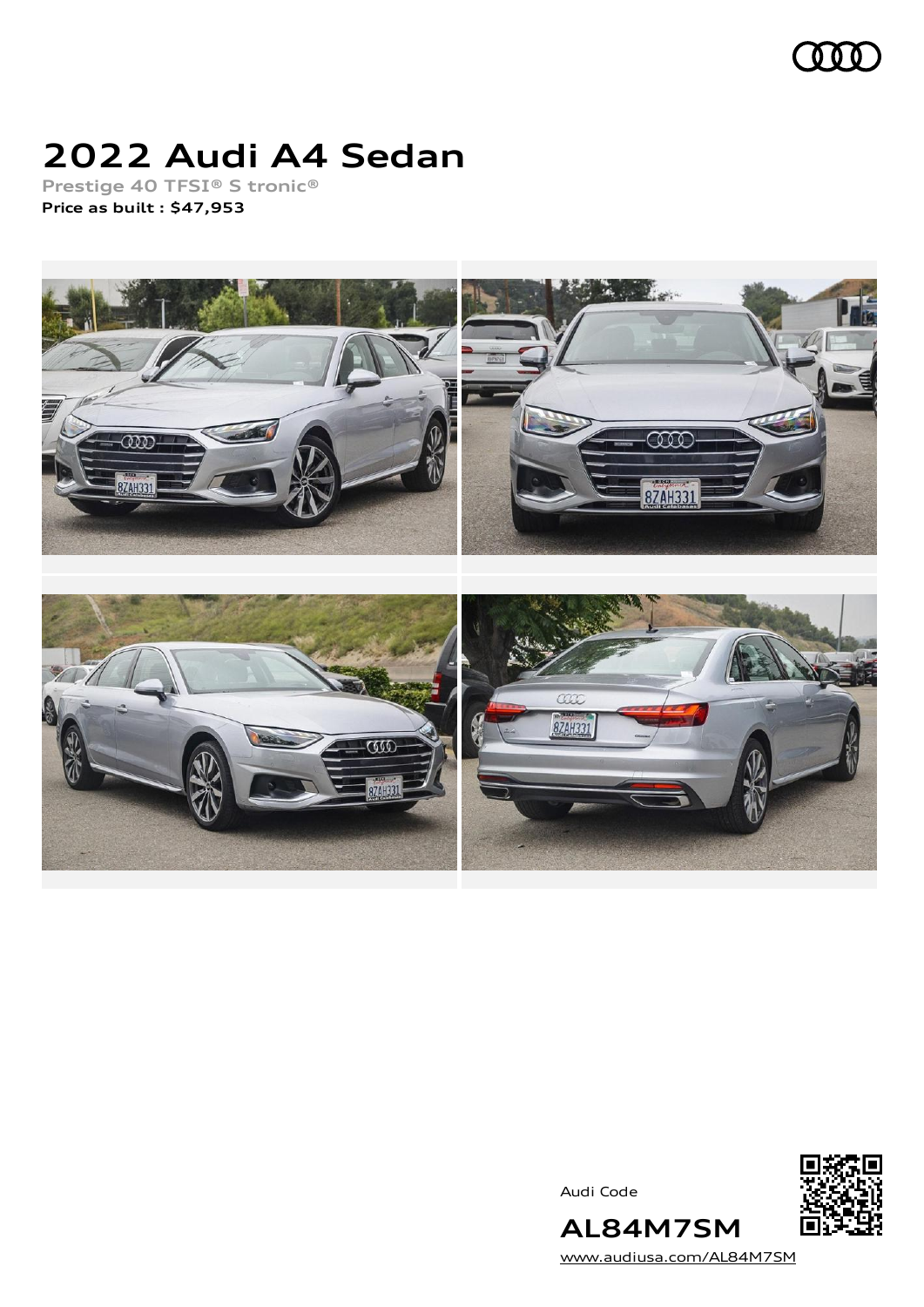**Audi 2022 Audi A4 Sedan** Prestige 40 TFSI® S tronic®

**Price as buil[t](#page-8-0)** \$47,953

### **Exterior colour**

Florett Silver metallic

#### **Interior colour**

| Seats     | Black                              |
|-----------|------------------------------------|
| Dashboard | Black                              |
| Carpet    | Black                              |
| Headliner | Black (45 TFSI®) / Gray (40 TFSI®) |

### **Technical Specifications**

| Engine type                  | 2.0-liter four-cylinder                       |
|------------------------------|-----------------------------------------------|
| stroke                       | Displacement/Bore and 1,984/82.5 x 92.8 cc/mm |
| Max. output                  | 201 HP                                        |
| Torque                       | 236 lb-ft@rpm                                 |
| Top track speed              | $130$ mph                                     |
| Acceleration (0 - 60<br>mph) | 6.3 seconds                                   |
| Recommended fuel             | Premium                                       |



### **Further Information**

| Type of vehicle<br>Mileage   | Used car<br>7,254 miles |
|------------------------------|-------------------------|
| Warranty                     | No                      |
| <b>Audi Code</b><br>AL84M7SM |                         |

#### **Your configuration on www.audiusa.com** [www.audiusa.com/AL84M7SM](https://www.audiusa.com/AL84M7SM)

**Commission number** 685493f50a0e09b12794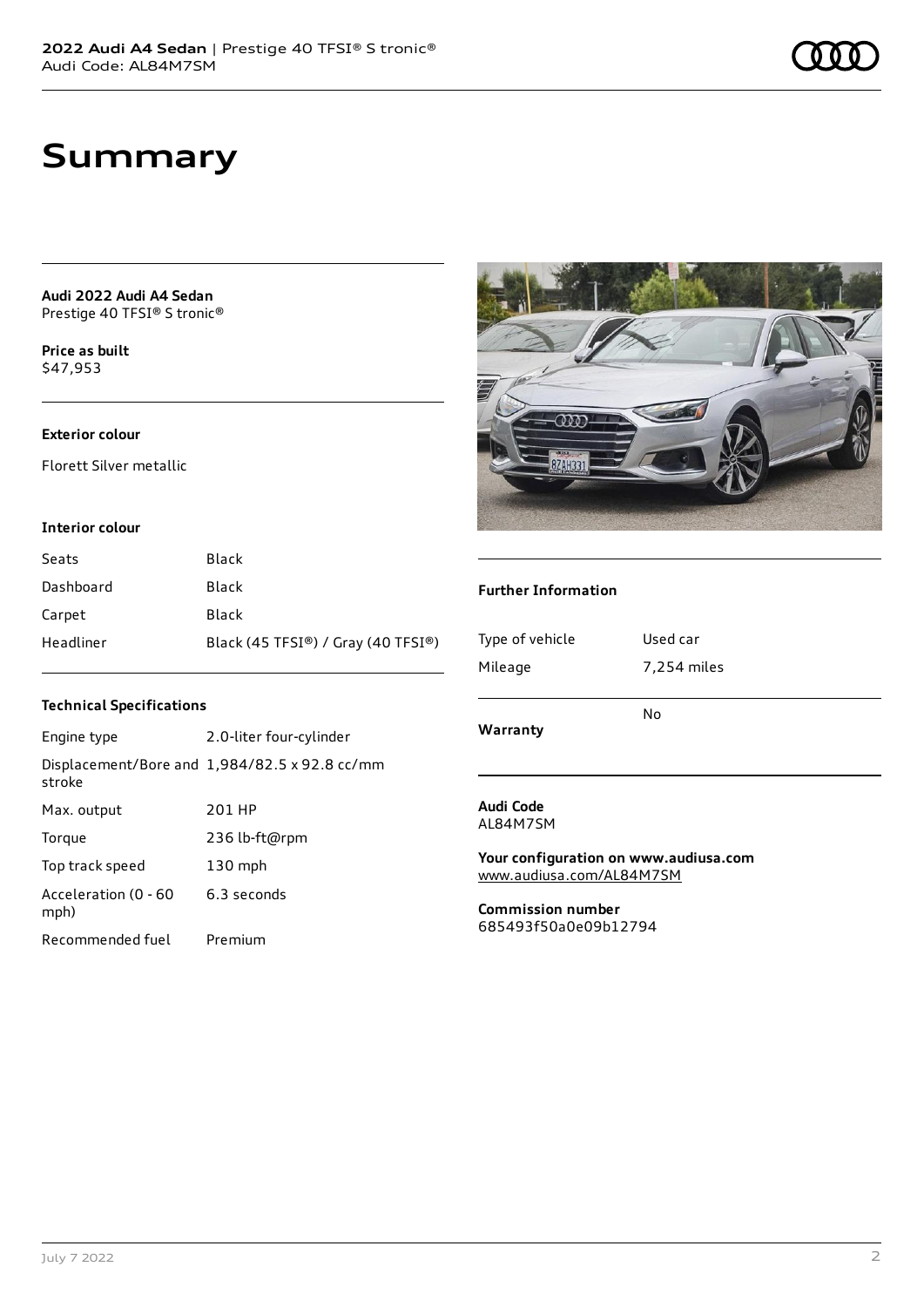

# **Standard features**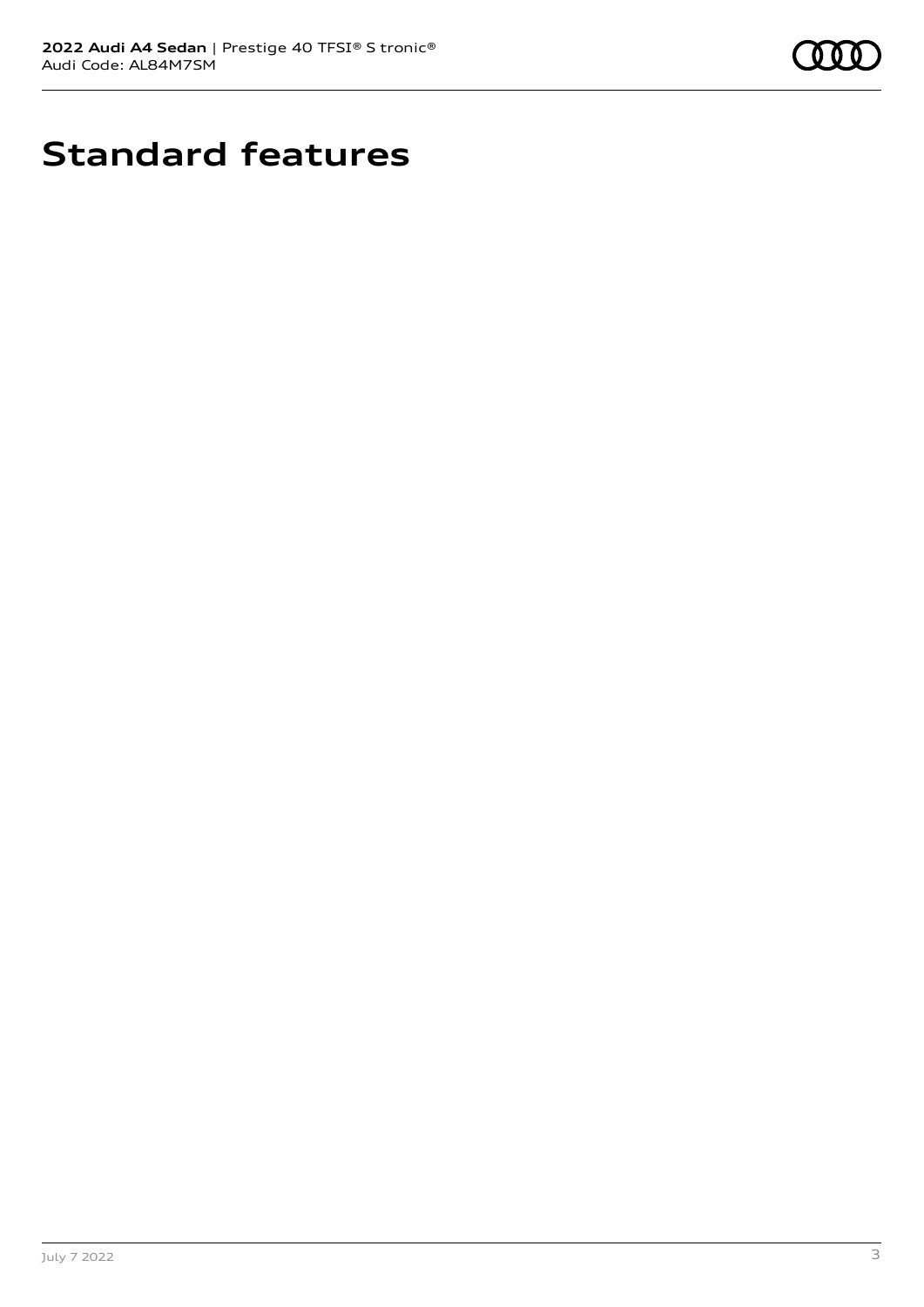# **Dealer remarks**

EPA 34 MPG Hwy/26 MPG City! CARFAX 1-Owner, GREAT MILES 7,254! Florett Silver metallic exterior and Black interior. Heated Leather Seats, NAV, Sunroof, All Wheel Drive, Rear Air, Alloy Wheels, PRESTIGE PACKAGE, Turbo AND MORE!

KEY FEATURES INCLUDE Leather Seats, Rear Air, Heated Driver Seat.

#### OPTION PACKAGES

PRESTIGE PACKAGE Matrix-Design LED Headlights w/Washers, Hands-On Detection Steering Wheel, 2 Rear USB Charge Ports, Interior Lighting Plus Package, door trim contour and color options, Adaptive Cruise Control w/Traffic Jam Assist, Audi Phone Box, Parking System Plus, front and rear acoustic sensors, Memory for Driver's Seat, Auto-Dimming Exterior Mirrors w/Memory, Alarm System w/Motion Sensor, SiriusXM All Access Service, Heated Steering Wheel, Audi Side Assist w/pre sense Rear, Audi Advanced Key, keyless entry - doors and trunk, LED Headlights w/DRL Signature, Animation for Headlights & Taillights, Audi Active Lane Assist, Top View Camera System, MMI Navigation Plus, Audi Connect PRIME & PLUS, Park Assist, Dual Pane Acoustic Glass. Sunroof, All Wheel Drive, Onboard Communications System, Aluminum Wheels, Child Safety Locks, Steering Wheel Controls, Heated Mirrors.

#### WHY BUY FROM US

We put an emphasis on providing exceptional customer service. We listen to you about your automobile needs, and provide you with options for buying or leasing a new or pre-owned vehicle. Our teams of professionals are never pushy and are here to help you make smart, informed decisions to best suit your driving needs, lifestyle and economic circumstances. Every DCH team member is committed to providing you with sales and service experiences that exceed your expectations.

Horsepower calculations based on trim engine configuration. Fuel economy calculations based on original manufacturer data for trim engine configuration. Please confirm the accuracy of the included equipment by calling us prior to purchase.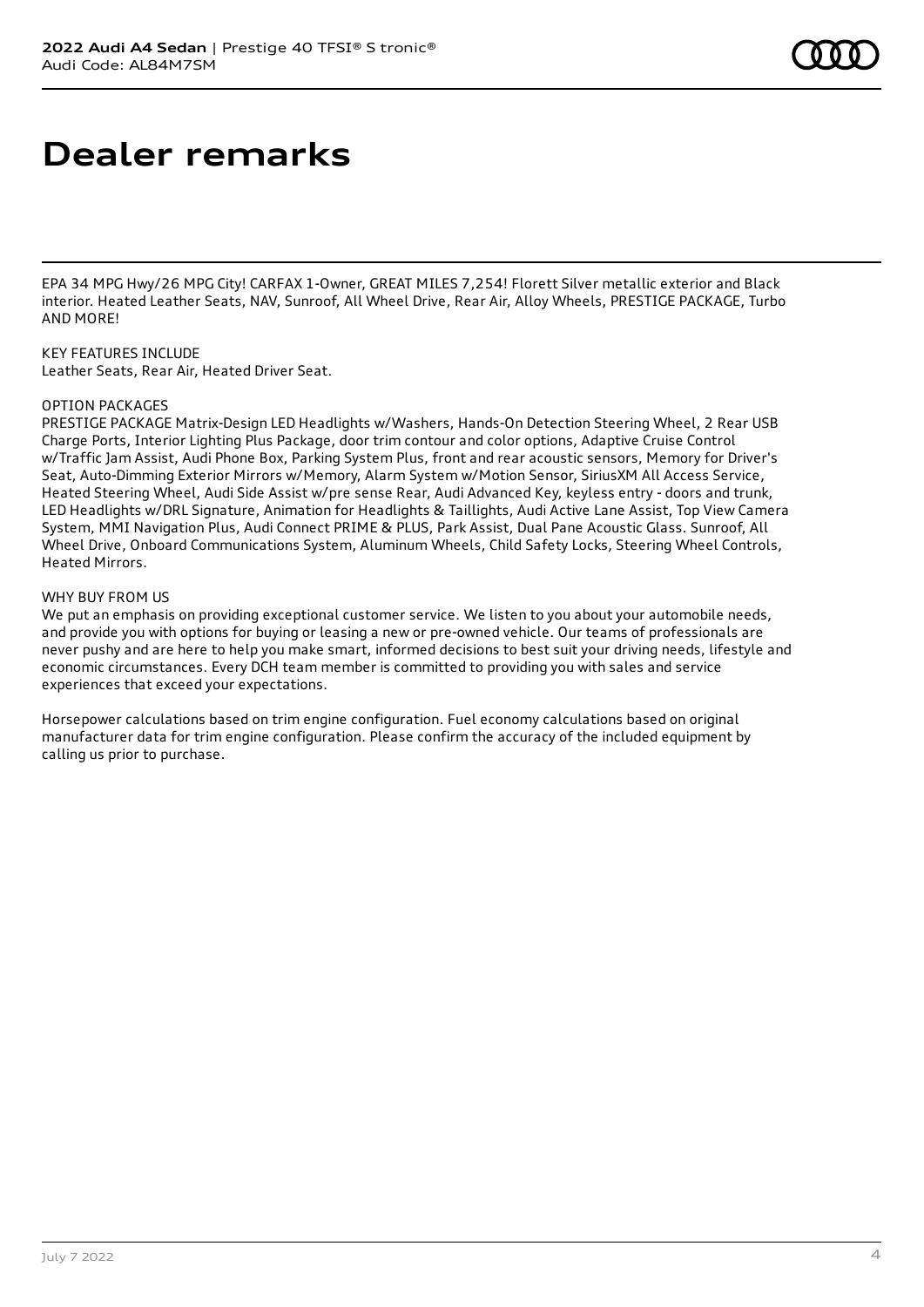## **Technical Specifications**

**(1/2)**

| Engineering   Performance                   |                                                               | Suspension                       |                                                                                                  |
|---------------------------------------------|---------------------------------------------------------------|----------------------------------|--------------------------------------------------------------------------------------------------|
| Engine type                                 | 2.0-liter four-cylinder                                       | Front axle                       | Five-link front independent                                                                      |
| Power Level                                 | 40                                                            |                                  | suspension                                                                                       |
| Max. output                                 | 201 HP                                                        | Rear axle                        | Five-link rear independent<br>suspension                                                         |
| Displacement                                | 2.0 l                                                         |                                  |                                                                                                  |
| Torque                                      | 236 lb-ft@rpm                                                 | <b>Brakes</b>                    |                                                                                                  |
| Valvetrain                                  | 16-valve DOHC with Audi valvelift<br>system                   | Front brakes                     | 12.4 (ventilated disc) in                                                                        |
| Acceleration (0 - 60                        | 6.3 seconds                                                   | Rear brakes                      | 11.8 (solid disc) in                                                                             |
| mph)                                        |                                                               | Parking brake                    | Electromechanical                                                                                |
| Engine block                                | Cast-iron                                                     |                                  |                                                                                                  |
| Induction/fuel injection Turbocharged/TFSI® |                                                               | <b>Body</b>                      |                                                                                                  |
| Cylinder head                               | Aluminum-alloy                                                |                                  |                                                                                                  |
| stroke                                      | Displacement/Bore and 1,984/82.5 x 92.8 cc/mm                 | Material                         | Lightweight construction<br>technology - multi-material body<br>construction (steel and aluminum |
| Top track speed                             | 130 mph                                                       |                                  | composition)                                                                                     |
|                                             |                                                               | Corrosion protection             | Multi-step anti-corrosion protection                                                             |
| Transmission   Drivetrain                   |                                                               |                                  |                                                                                                  |
| Drivetrain type                             | quattro <sup>®</sup> with ultra technology                    | <b>Exterior Measurements</b>     |                                                                                                  |
| Transmission                                | Seven-speed S tronic <sup>®</sup> dual-clutch<br>transmission | Height                           | 56.2 in                                                                                          |
|                                             |                                                               | Overall width without<br>mirrors | 72.7 in                                                                                          |
| <b>Steering</b>                             |                                                               | Length                           | 187.5 in                                                                                         |
| Steering type                               | Speed-sensitive electromechanical<br>power steering system    | Wheelbase                        | 111.0 in                                                                                         |
|                                             |                                                               | Drag coefficient                 | 0.28 Cw                                                                                          |
| Turning diameter, curb- 38.1 ft<br>to-curb  |                                                               | Overall width with<br>mirrors    | 79.6 in                                                                                          |
| Steering ratio                              | 15.9:1                                                        | Track rear                       | 61.2 in                                                                                          |
|                                             |                                                               | Track front                      | 61.9 in                                                                                          |
|                                             |                                                               | Curb weight                      | 3,417 lb                                                                                         |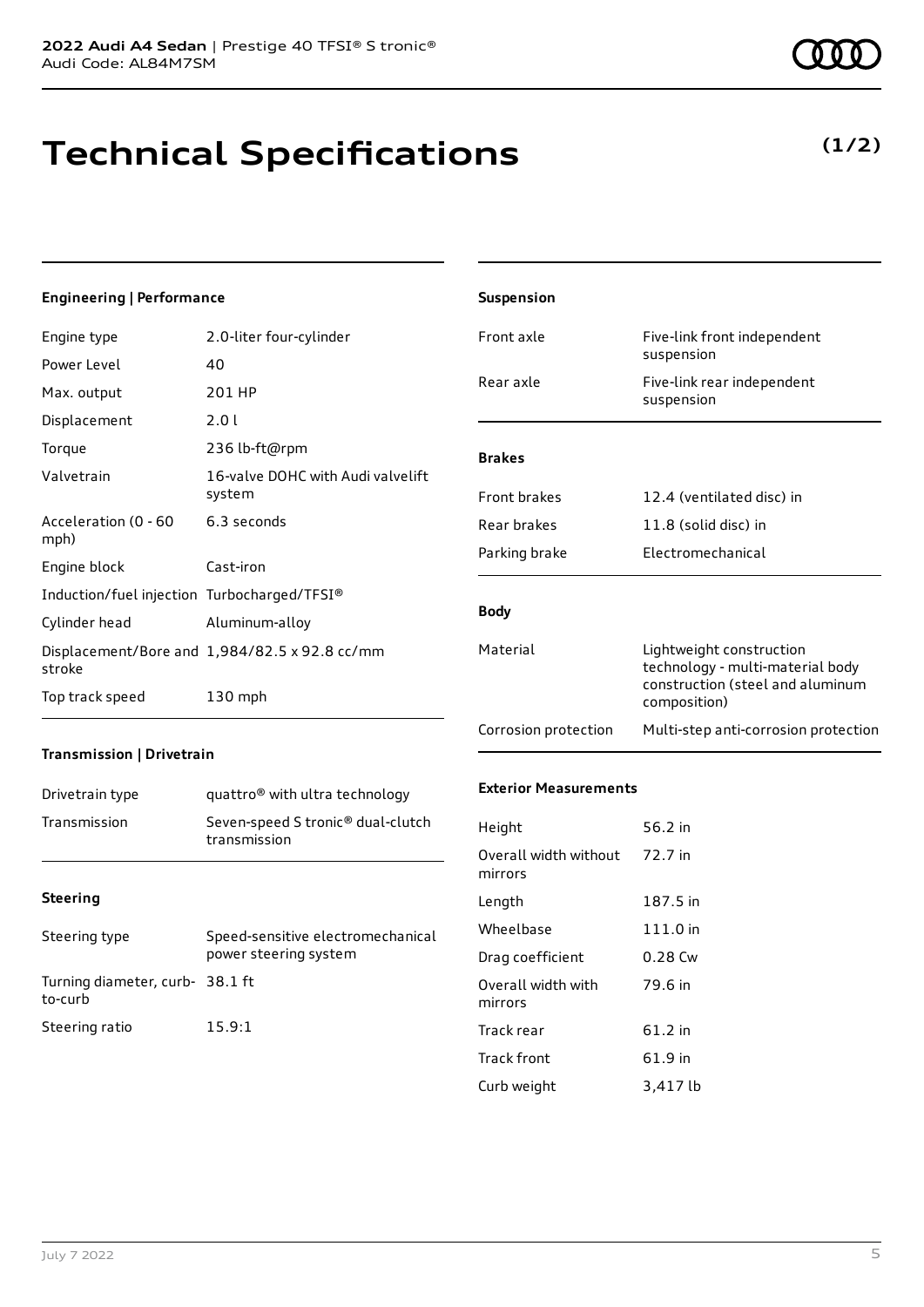# **Technical Specifications**

### **Interior measurements**

| Seating capacity                          | 5                     |
|-------------------------------------------|-----------------------|
| Shoulder room, rear                       | 54.5 in               |
| Head room with front<br>sunroof           | 37.3 in               |
| Leg room, rear                            | 35.7 in               |
| Shoulder room, front                      | 55.9 in               |
| Head room with rear<br>sunroof            | 37.4 in               |
| Leg room, front                           | 41.3 in               |
| Cargo volume, rear<br>seatbacks up/folded | $12.0/-$ cu ft, cu ft |

### **(2/2)**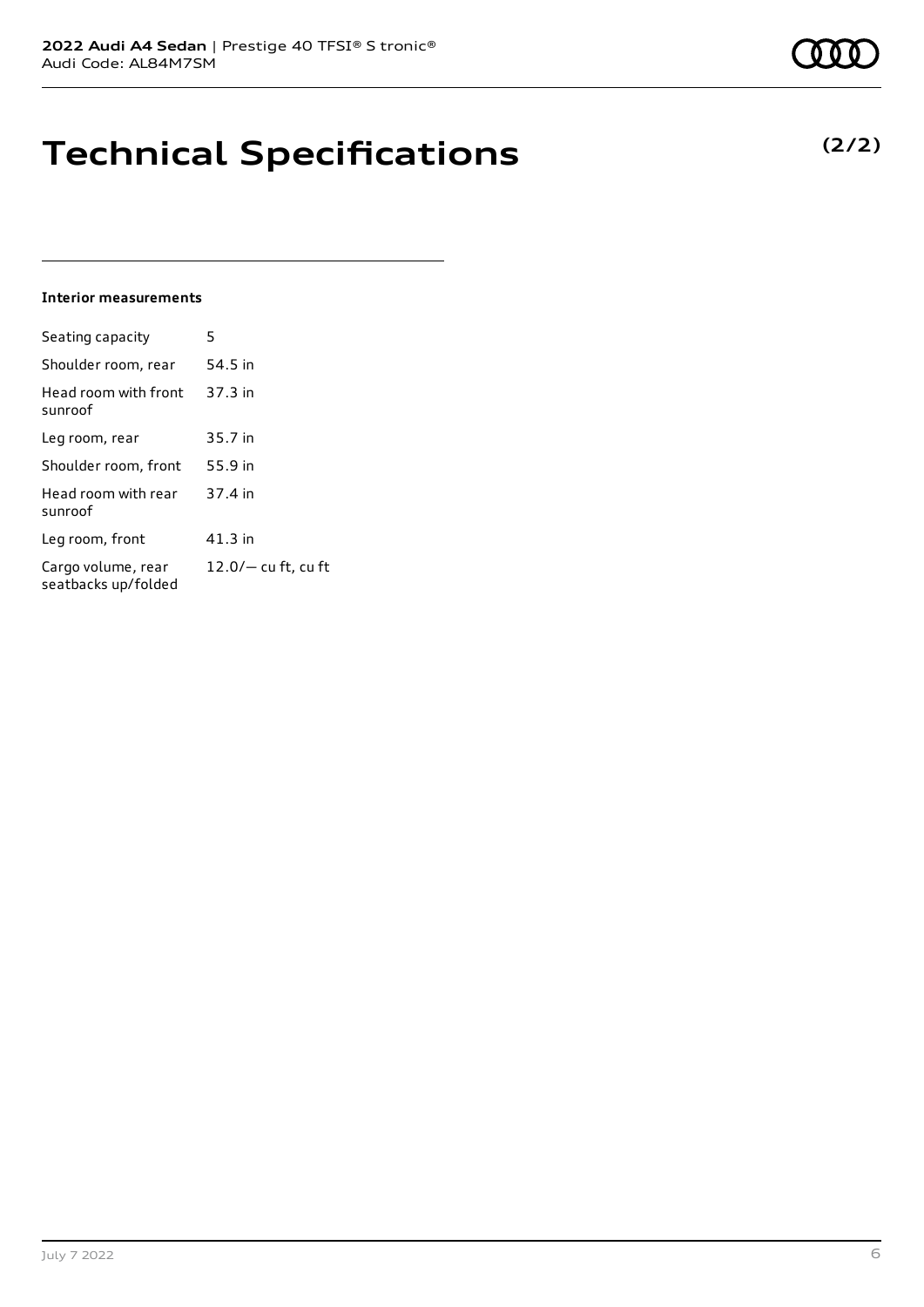### **Consumption- and emission**

#### **Consumption by NEDC**

| urban       | $26$ mpg |
|-------------|----------|
| extra-urban | 34 mpg   |
| combined    | 29 mpg   |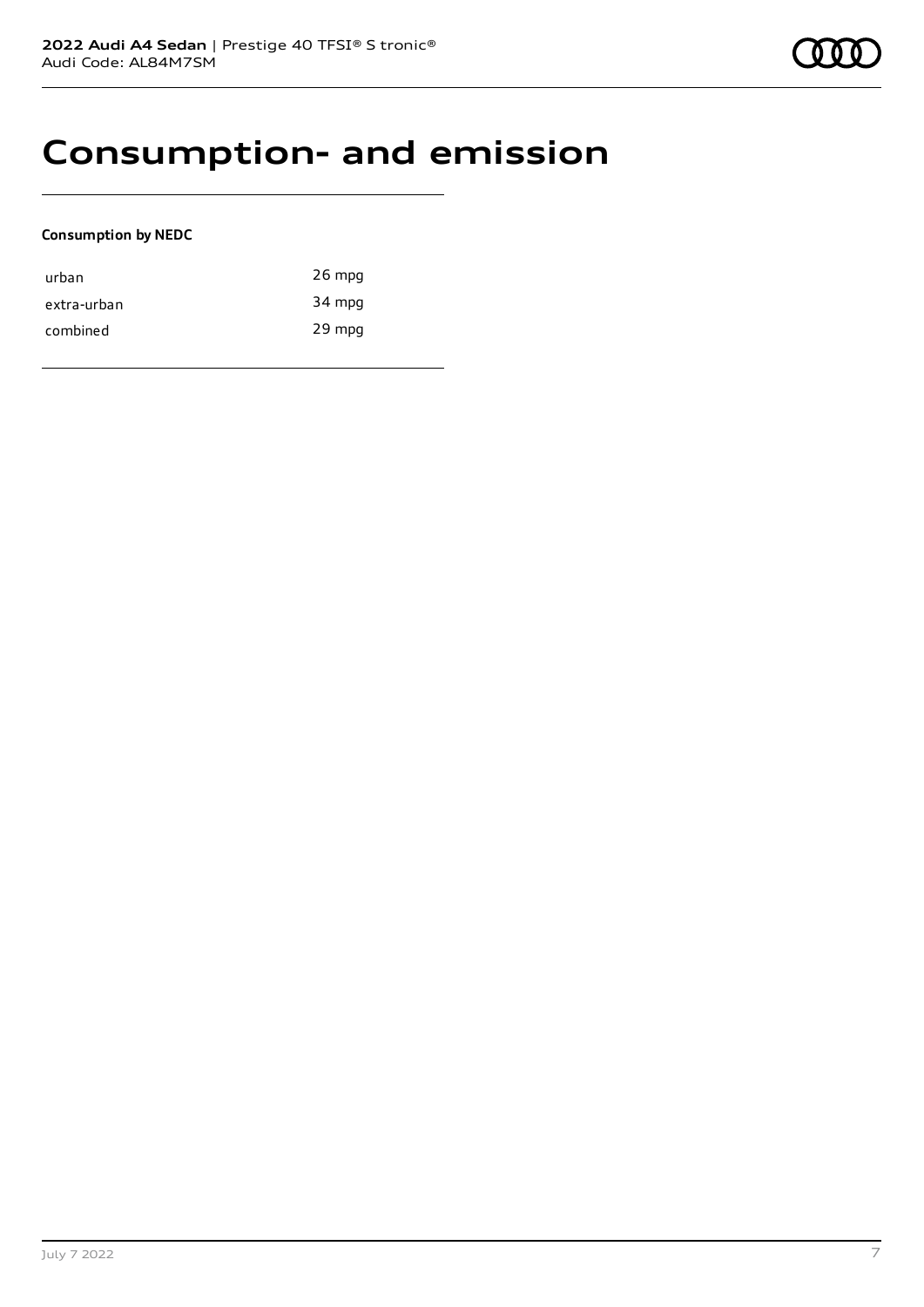### **Contact**

Dealer **Audi Calabasas**

24650 Calabasas Rd. 91302 Calabasas CA

Phone: 8188771900 FAX: 8059887961

www: [https://www.audicalabasas.com](https://www.audicalabasas.com/)